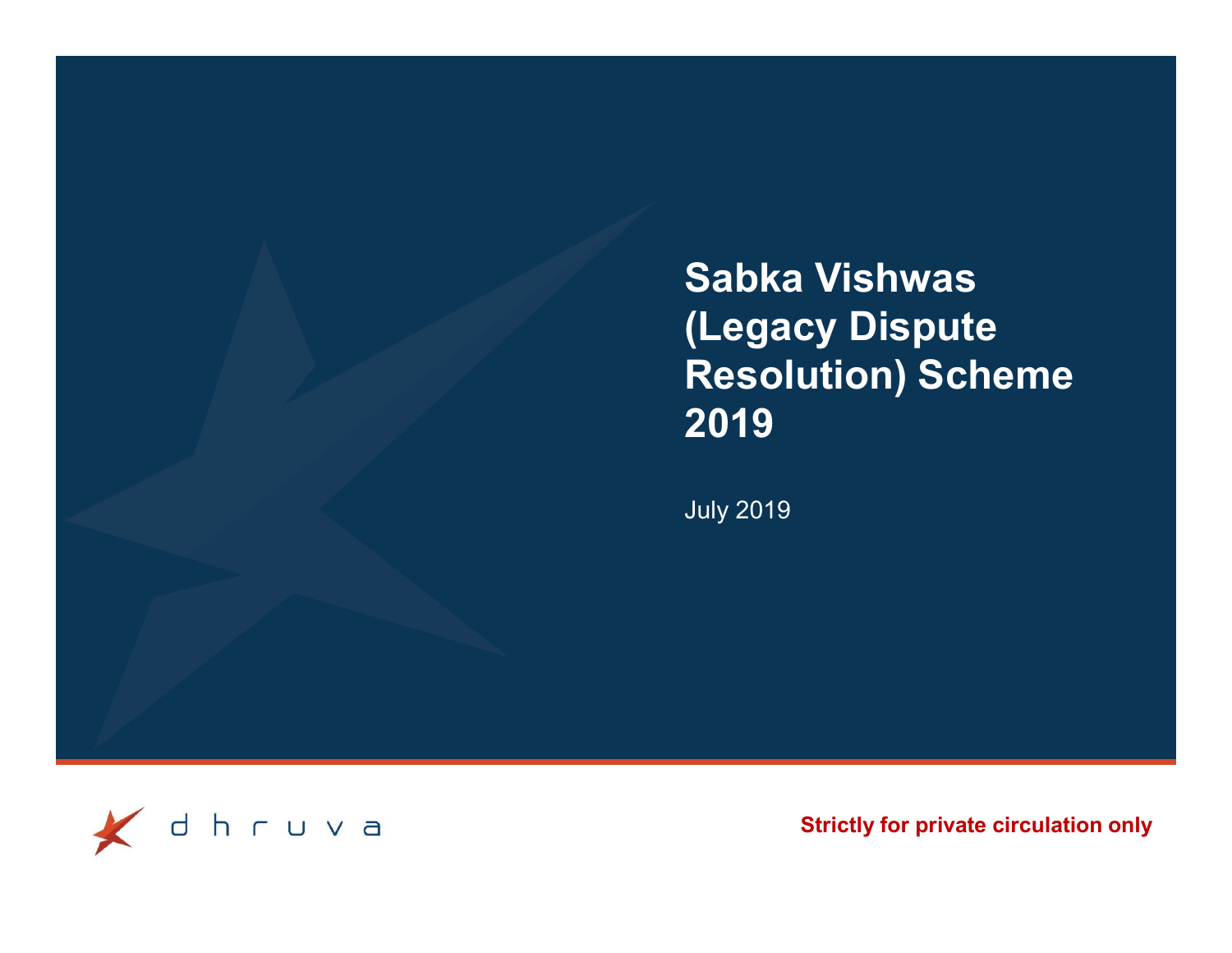### Legacy Indirect tax cases

- Legacy Indirect tax cases<br>• Economic Survey of 2017-18 "timely justice is one of the next frontiers for<br>• 2946 cases pending before the Supreme Court involving an amount of INR 0.2 achieving "Ease of Doing Business"<br>
Economic Survey of 2017-18 – "timely justice is one of the next frontiers for<br>
achieving "Ease of Doing Business"<br>
– 2946 cases pending before the Supreme Court involving an amount of IN gacy Indirect tax cases<br>
momic Survey of 2017-18 – "timely justice is on<br>
ineving "Ease of Doing Business"<br>
2946 cases pending before the Supreme Court inv<br>
Lakh crore<br>
14,141 cases pending before High Court involving<br>
cro **ECON Indirect tax cases**<br> **ECONDITE 14,141** cases pending before the Supreme Court involving an amount of INR 0.2<br>
- 2946 cases pending before the Supreme Court involving an amount of INR 0.2<br>
- 14,141 cases pending be CECTRIM SURVENT BE SECTAT involving an amount of INR 0.2<br>
Economic Survey of 2017-18 – "timely justice is one of the next frontiers for<br>
2946 cases pending before the Supreme Court involving an amount of INR 0.2<br>
Lakh cro CY INCIFECT TAX CASES<br>
Inic Survey of 2017-18 – "timely justice is one of the next frontiers for<br>
ing "Ease of Doing Business"<br>
So cases pending before the Supreme Court involving an amount of INR 0.2<br>
1 crore<br>
41 cases pe
	-
	- crore
	- crore
		-

#### Extract of the Budget 2019 Speech by the Finance Minister

Chieving "Ease of Doing Business"<br>
2946 cases pending before the Supreme Court involving an amount of INR 0.2<br>
Lakh crore<br>
14,141 cases pending before High Court involving an amount of INR 0.37 lakh<br>
crore<br>
83,338 cases pe 2946 cases pending before the Supreme Court involving an amount of INR 0.2<br>
Lakh crore<br>
14,141 cases pending before High Court involving an amount of INR 0.37 lakh<br>
crore<br>
83,338 cases pending before CESTAT involving an a 2946 cases pending before the Supreme Court involving an amount of INR 0.2<br>
14,141 cases pending before High Court involving an amount of INR 0.37 lakh<br>
crore<br>
come<br>
come before CESTAT involving an amount of INR 1.92 Lakh Lakh crore<br>
14,141 cases pending before High Court involving an amount of INR 0.37 lakh<br>
crore<br>
83,338 cases pending before CESTAT involving an amount of INR 1.92 Lakh<br>
crore<br>  $\circ$  Department's success ratio was at 11%, 4 14,141 cases pending before High Court involving an amount of INR 0.37 lakh<br>
crore<br>
83,338 cases pending before CESTAT involving an amount of INR 1.92 Lakh<br>
crore<br> **Department's success ratio was at 11%, 46% and 12% respe** THIT LASS BEHOLD BEFORE THIS USER THANDED AND START THAN THE CODE<br>
S3,338 cases pending before CESTAT involving an amount of INR 1.92 Lakh<br>
crore<br>  $\circ$  Department's success ratio was at 11%, 46% and 12% respectively<br>
Extr

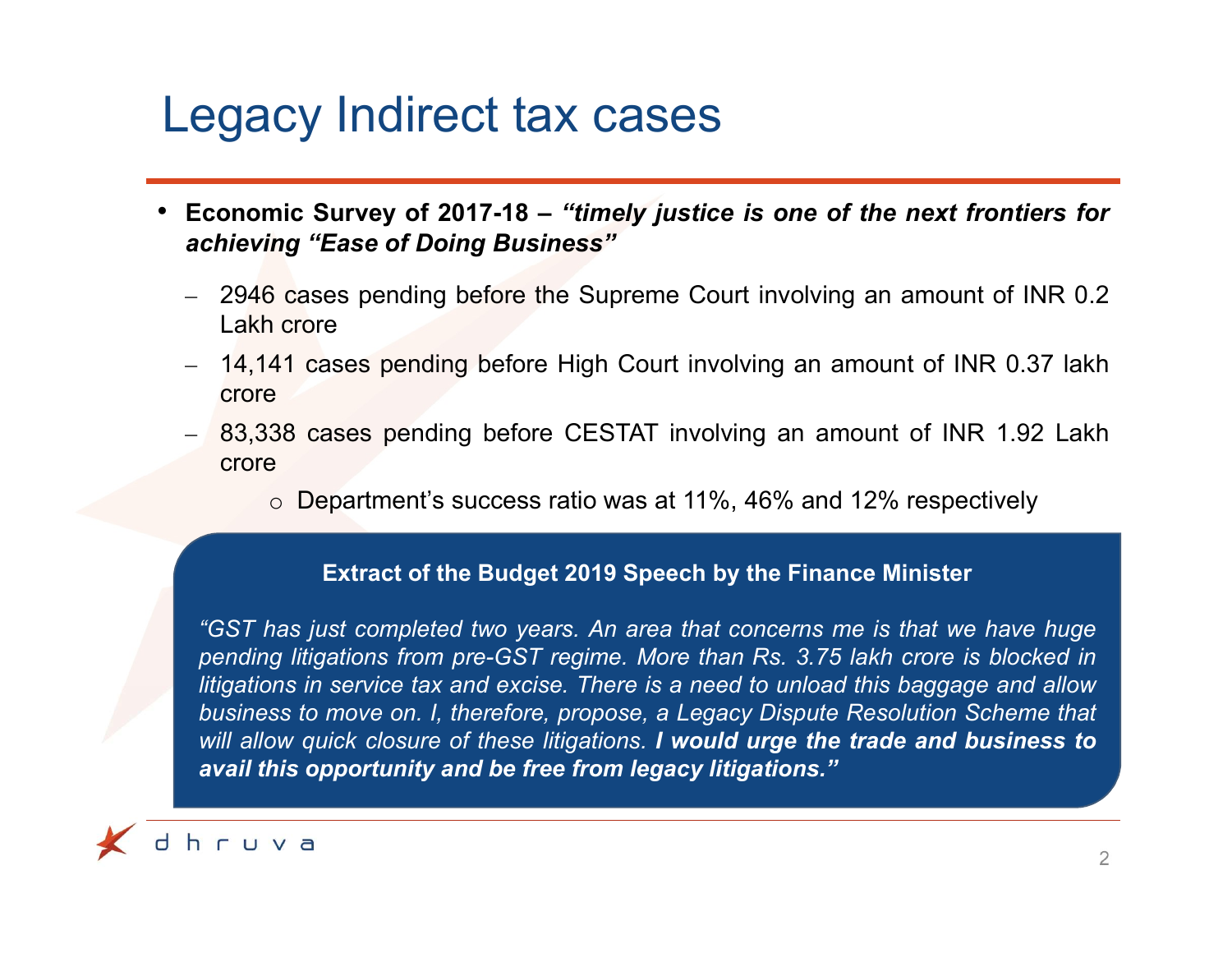# Relief under the Scheme

|                                                                                                                                                                                                                                                 | <b>Relief under the Scheme</b>              |                                       |                                         |
|-------------------------------------------------------------------------------------------------------------------------------------------------------------------------------------------------------------------------------------------------|---------------------------------------------|---------------------------------------|-----------------------------------------|
| <b>Situation</b>                                                                                                                                                                                                                                | <b>Not Eligible</b>                         | <b>Tax Dues</b>                       | <b>Relief</b>                           |
| SCN or Appeal* arising out of<br>such SCN pending and to be                                                                                                                                                                                     | • If final hearing has<br>taken place on or | Less than or equal<br>to Rs. 50 lakhs | 70% of tax dues                         |
| disposed as on 30 June 2019                                                                                                                                                                                                                     | before 30.06.2019                           | More than Rs. 50<br>lakhs             | 50% of tax dues                         |
| Tax dues relatable to SCN for<br>late fee or penalty only, and the<br>amount of duty has been paid or<br>is Nil                                                                                                                                 |                                             |                                       | Entire amount of<br>late fee or penalty |
| Tax dues relatable to 'amount in<br>arrears'<br>• Appeal not filed within the<br>prescribed time-limit<br>• Order-in-Appeal attaining<br>finality<br>• Admitted tax liability under a<br>return filed on/ prior to 30 June<br>2019 but not paid |                                             | Less than or equal<br>to Rs.50 lakhs  | 60% of tax dues                         |
|                                                                                                                                                                                                                                                 |                                             | More than Rs.50<br>lakhs              | 40% of tax dues                         |

\*Appeal filed before Supreme Court or High Court or the CESTAT or the Commissioner (Appeals)

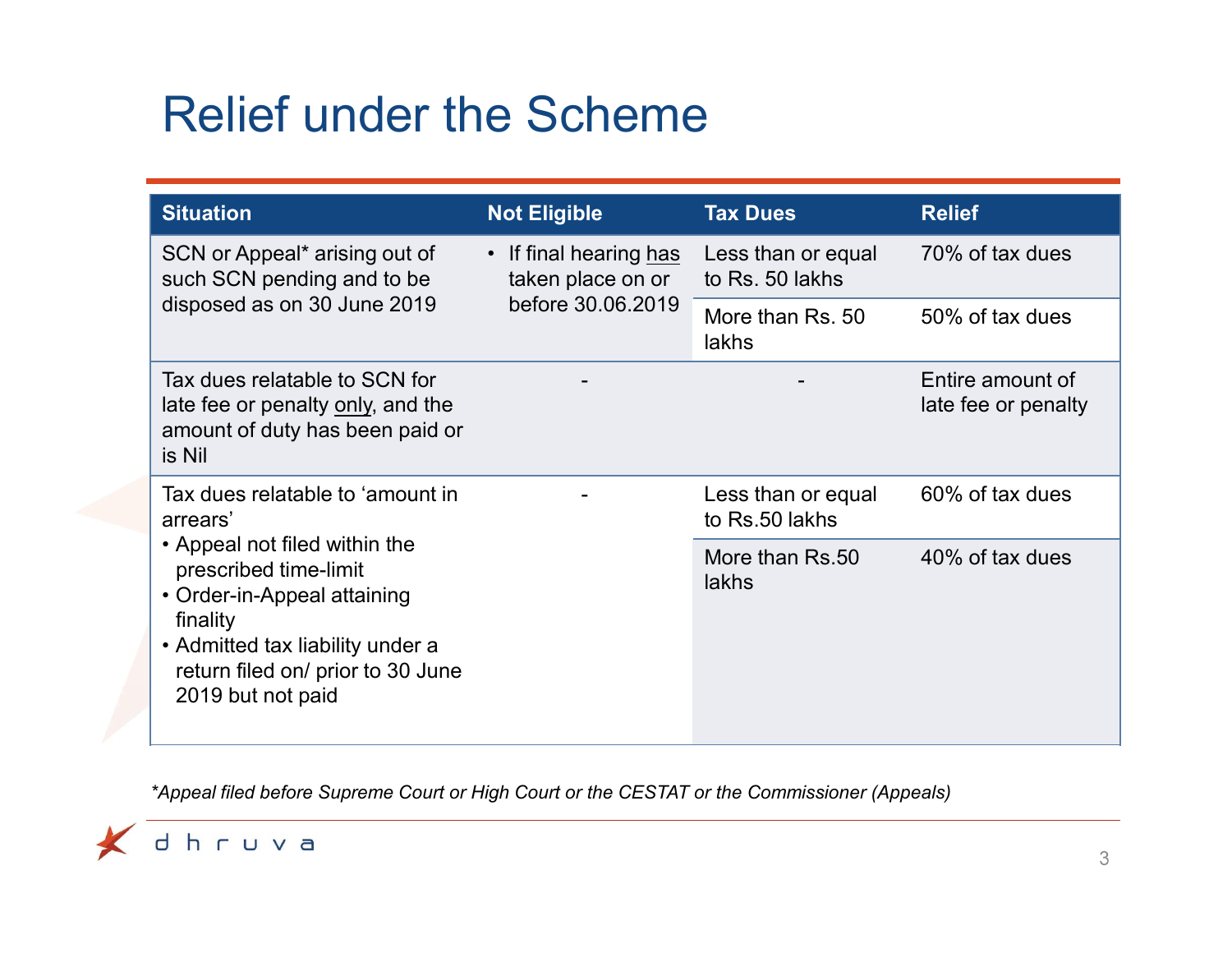# Relief under the Scheme

| • If amount of duty has<br>70% of tax dues<br>A case subjected to<br>Less than or equal<br>not been quantified<br>enquiry or investigation or<br>to Rs.50 lakhs<br>audit - Total amount of<br>before 30.06.2019<br>More than Rs.50<br>50% of tax dues<br>duty/ tax payable<br>lakhs<br>No relief with<br>Voluntary disclosure by<br>• If made after being<br>the declarant<br>subjected to any<br>enquiry/ investigation/<br>available for<br>audit<br>• Having filed a return<br>showing duty payable,<br>but has not paid the<br>duty | <b>Situation</b> | <b>Not Eligible</b> | <b>Tax Dues</b> | <b>Relief</b>                                                      |
|-----------------------------------------------------------------------------------------------------------------------------------------------------------------------------------------------------------------------------------------------------------------------------------------------------------------------------------------------------------------------------------------------------------------------------------------------------------------------------------------------------------------------------------------|------------------|---------------------|-----------------|--------------------------------------------------------------------|
|                                                                                                                                                                                                                                                                                                                                                                                                                                                                                                                                         |                  |                     |                 |                                                                    |
|                                                                                                                                                                                                                                                                                                                                                                                                                                                                                                                                         |                  |                     |                 |                                                                    |
|                                                                                                                                                                                                                                                                                                                                                                                                                                                                                                                                         |                  |                     |                 | respect to tax dues<br>(Appears that relief<br>interest & penalty) |
| <b>Other Exclusions</b>                                                                                                                                                                                                                                                                                                                                                                                                                                                                                                                 |                  |                     |                 |                                                                    |

- 
- 

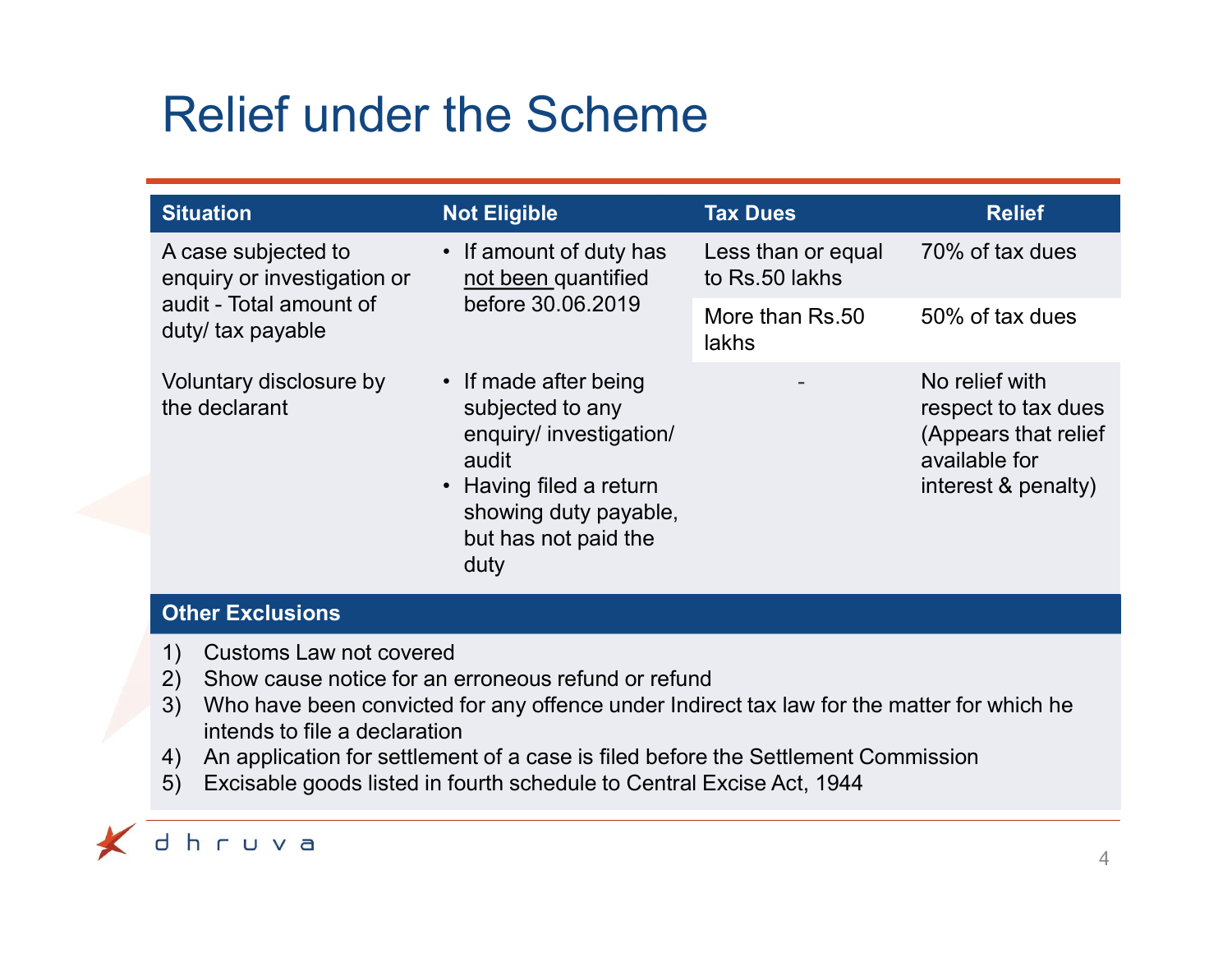## Other Conditions of the Scheme

| $\left( 0\right)$                                                                                                                                                                                               | $\mathbf{Z}_{\lambda}$                                                                             | <b>Other Conditions of the Scheme</b><br>3)                                                                                                              | $\left( 4\right)$                                                     |                                                                        |
|-----------------------------------------------------------------------------------------------------------------------------------------------------------------------------------------------------------------|----------------------------------------------------------------------------------------------------|----------------------------------------------------------------------------------------------------------------------------------------------------------|-----------------------------------------------------------------------|------------------------------------------------------------------------|
| Any amount<br>paid as pre-<br>deposit at any<br>stage of<br>appellate<br>proceedings or<br>as deposit<br>during enquiry,<br>investigation or<br>audit will be<br>deducted in<br>computing the<br>amount payable | No refund of<br>monies if pre-<br>deposit/deposit<br>exceeds amount<br>payable under<br>the Scheme | Amount payable<br>under this<br><b>Scheme shall</b><br>not be paid<br>through input tax<br>credit. Thus<br>liability to be<br>discharged in<br>cash only | <b>Amount paid</b><br>shall not to be<br>taken as input<br>tax credit | Amount shall not<br>be refundable<br>under any<br><b>circumstances</b> |

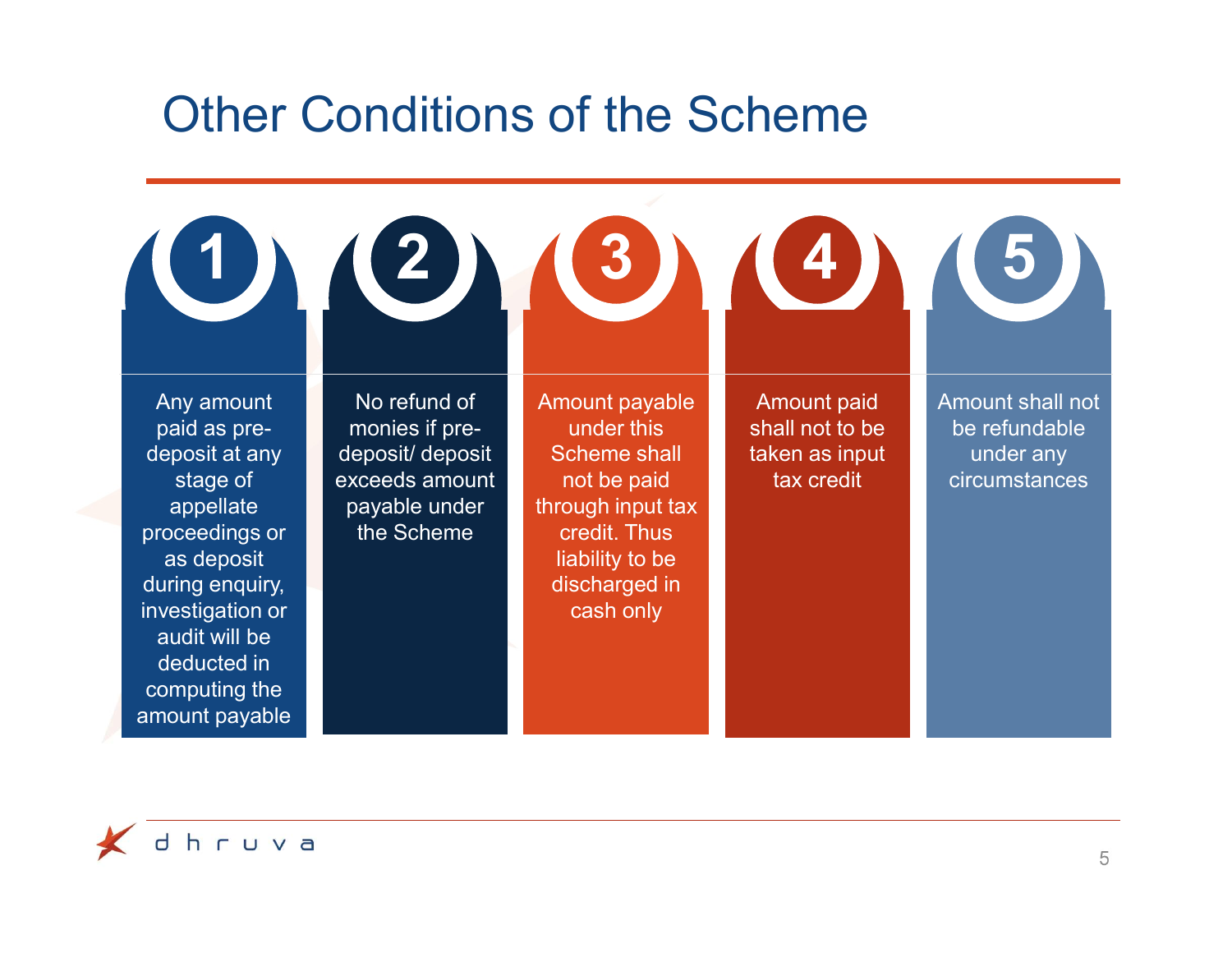## Procedure under the Scheme



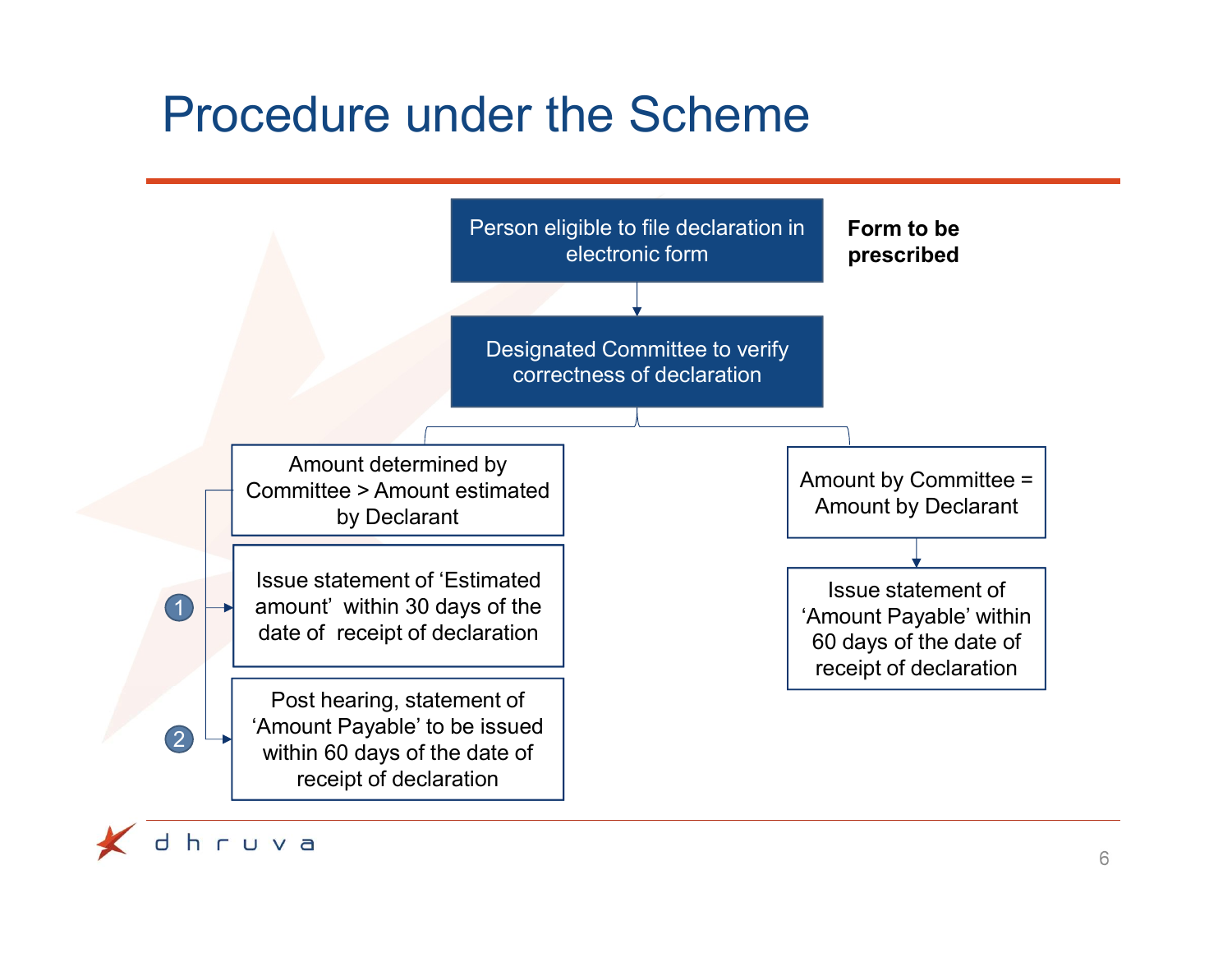#### Procedure under the Scheme



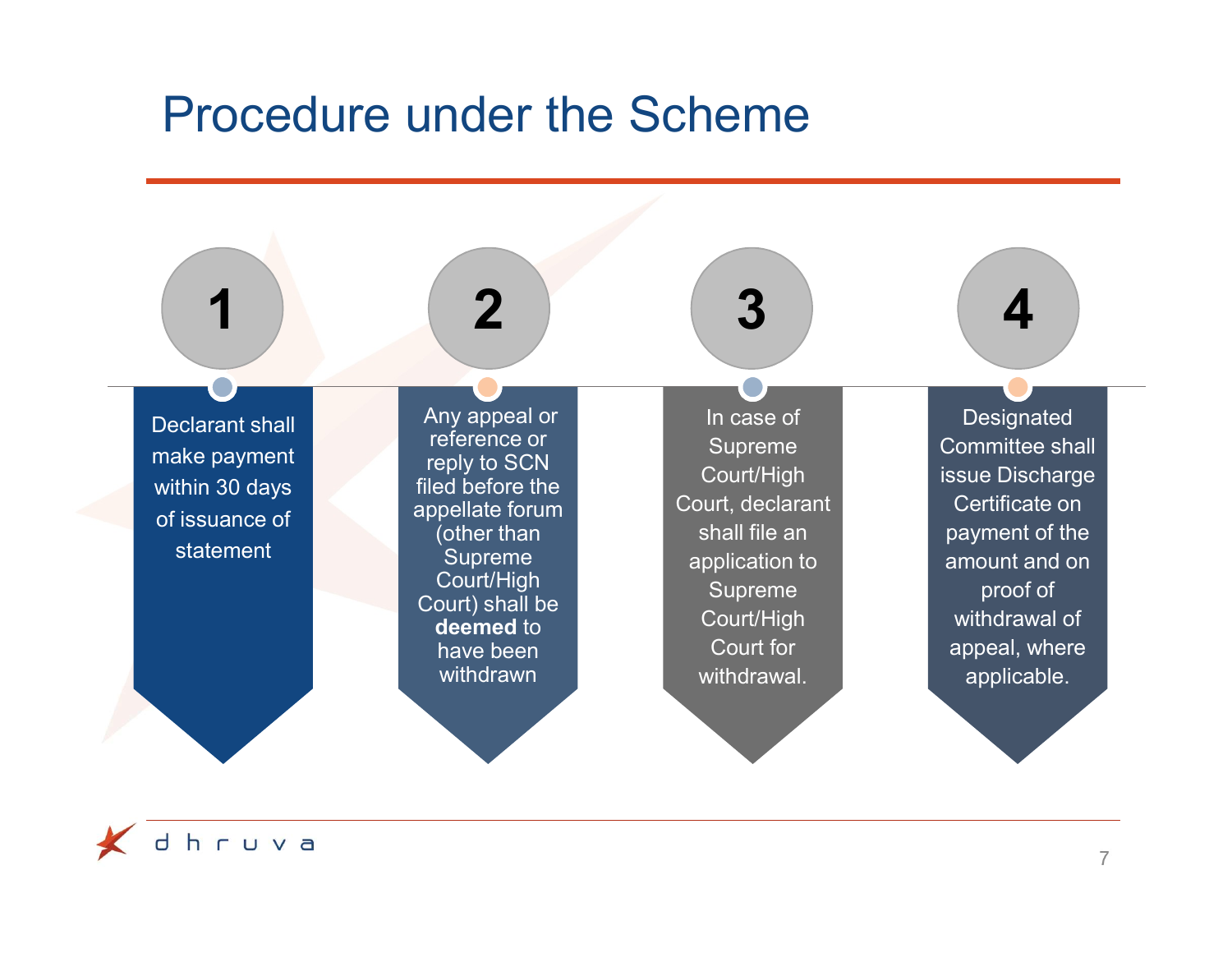# Effect of Discharge Certificate

- Effect of Discharge Certificate<br>• Discharge Certificate issued shall be conclusive as to matter against which liability<br>is paid and time period thereon and<br>- Declarant not liable to pay any further duty, interest and penal **Effect of Discharge Certificate**<br>Discharge Certificate issued shall be conclusive as to matter against which lis<br>paid and time period thereon and<br>- Declarant not liable to **pay any further duty, interest and penalty**<br>- De Fect of Discharge Certificate<br>
scharge Certificate issued shall be conclusive as to matter against which liability<br>
paid and time period thereon and<br>
- Declarant not liable to **pay any further duty, interest and penalty**<br> • Discharge Certificate issued shall be conclusive as to matter against which liability<br>is paid and time period thereon and<br>— Declarant not liable to **pay any further duty, interest and penalty**<br>— Declarant shall not be li
	-
	-
	- Fect of Discharge Certificate<br>
	scharge certificate issued shall be conclusive as to matter against which liability<br>
	and and time period thereon and<br>
	 Declarant not liable to pay any further duty, interest and penalty<br>
	 D Fect of Discharge Certificate<br>
	scharge certificate issued shall be conclusive as to matter against which liability<br>
	- Declarant not liable to **pay any further duty, interest and penalty**<br>
	- Declarant shall not be liable to Ct of Discharge Certificate<br>
	Marge Certificate issued shall be conclusive as to matter against which liability<br>
	d and time period thereon and<br>
	Declarant not liable to **pay any further duty, interest and penalty**<br>
	Declarant scharge Certificate issued shall be conclusive as to matter against which<br>aid and time period thereon and<br>— Declarant shall not be liable to be prosecuted<br>— Matter and time period covered by declaration shall not be reopen — Declarant not liable to **pay any further duty, interest and penalty**<br>
	— Declarant shall not be liable to be prosecuted<br>
	— Matter and time period covered by declaration shall not be reopened in any<br>
	other proceeding under Declarant not habie to **pay any further duty, interest and penal**<br>Declarant shall not be liable to be prosecuted<br>Matter and time period covered by declaration shall not be reach<br>other proceeding under Indirect tax enactmen
- -
	-
	-

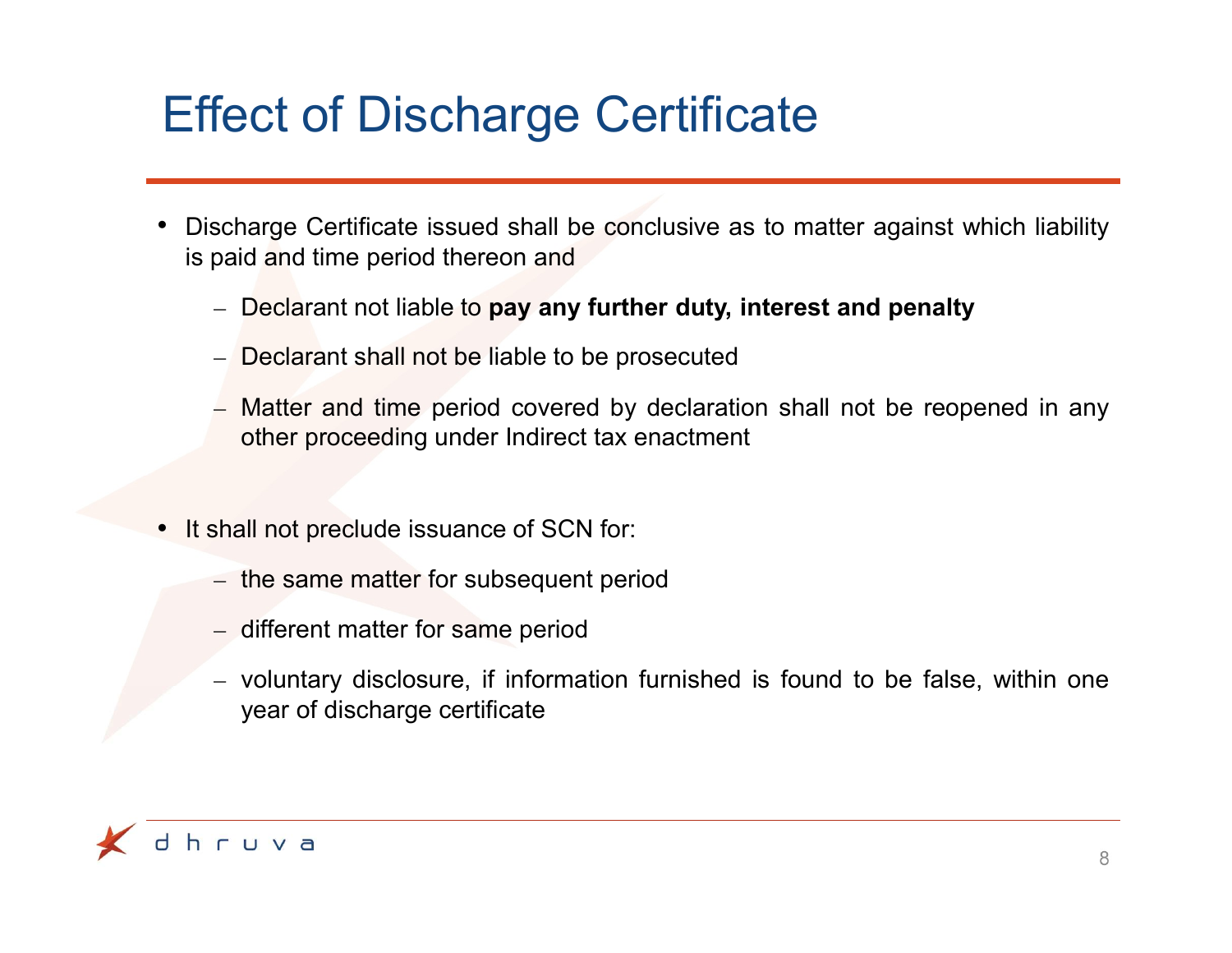## Need of the hour



**heta**<br>**heta**<br>**heta**<br>**heta**<br>**condita**<br>**inalize the matters to be settled under the Scheme**<br>• To evaluate whether the case fits in the Scheme<br>• To take an informed decision given the fact that there may be re-course availab **Formal Star and Star and Star and Star and Star and Star and Star and Star and Star and Star and Star and Other laws**<br> **Exception 1998 under the Central Excise, Service tax and other laws**<br>
• To evaluate whether the case of the hour<br>
• To take of tax litigations<br>
• To take stock of all litigations and audit/ enquiries/ investigation notices as on<br>
30 June 2019 under the Central Excise, Service tax and other laws<br>
Finalize the matters to be 30 June 2019 under the Central Excise, Service tax and other laws

#### Finalize the matters to be settled under the Scheme

- 
- re-course available after declaration is made

#### Evaluate tax disputes

- FIP TIOUT<br>
 Carry out in this carry of the state of the state of the state stock of all litigations and audit/ enquiries/ investigation notices as on<br>
 Carry out all linguitions and audit/ enquiries/ investigation notice Interpretational issue, strength merits of cases, precedents in matters, position for subsequent periods **Example 15 and 15 and 16 and 16 and 16 and 16 and 16 and 16 and 16 and 16 and 16 and 16 and 16 and 16 and 16 and 16 and 16 and 16 and 16 and 16 and 16 and 16 and 16 and 16 and 16 and 16 and 16 and 16 and 16 and 16 and 16** ake of tax litigations<br>
ake stock of all litigations and audit/ enquiries/ investigation notices as on<br>
une 2019 under the Central Excise, Service tax and other laws<br>
<br>
inalize the matters to be settled under the Scheme<br>
• Finalize the matters to be settled under the Scheme<br>
• To evaluate whether the case fits in the Scheme<br>
• To take an informed decision given the fact that there may be no further<br>
re-course available after declaration is Finalize the matters to be settled under the Schem<br>
• To evaluate whether the case fits in the Scheme<br>
• To take an informed decision given the fact that the<br>
re-course available after declaration is made<br> **Evaluate tax d** • To evaluate whether the case fits in the Scheme<br>• To take an informed decision given the fact that th<br>re-course available after declaration is made<br>**Evaluate tax disputes**<br>• Carry out 'Remote-Probable-Possible' process: • To take an informed decision given the fact that the re-course available after declaration is made<br>
Evaluate tax disputes<br>
• Carry out 'Remote-Probable-Possible' process: As<br>
Interpretational issue, strength merits of
	-
	-

#### Take necessary steps for opting into the Scheme

- will have to be undertaken for applying for the scheme:
	-
	-
	-

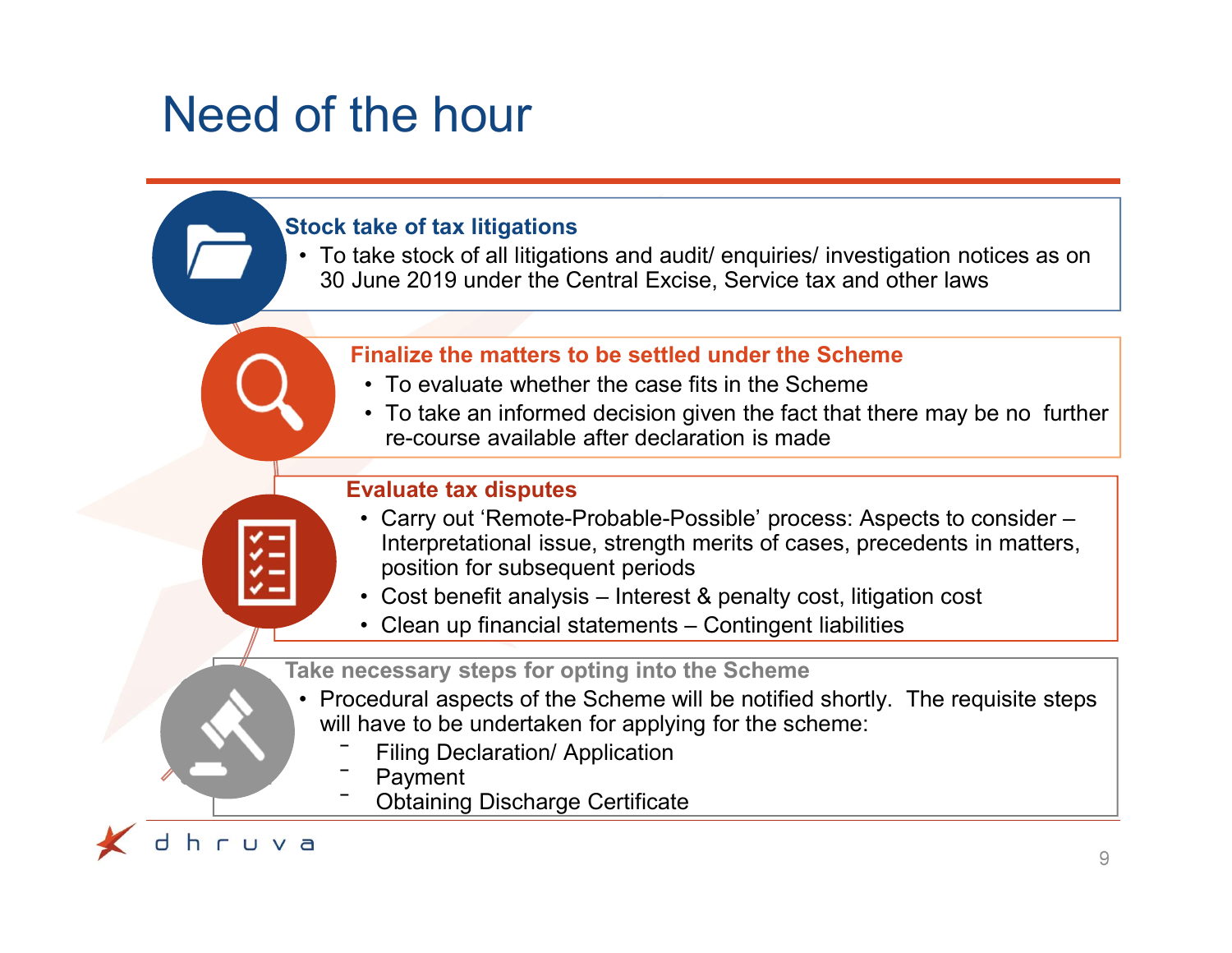# Dinesh Kanabar - CEO



- **CEO**<br>• Dinesh Kanabar is the CEO and Founder of Dhruva Advisors LLP. A tax stalwart who over the decades, has been recognized by his peers as amongst the top tax advisors in India. CEO<br>Dinesh Kanabar is the CEO and Founder of<br>Dhruva Advisors LLP. A tax stalwart who over the<br>decades, has been recognized by his peers as<br>amongst the top tax advisors in India.<br>His ability to relate the business strategie CEO<br>Dinesh Kanabar is the CEO and Founder of<br>Dhruva Advisors LLP. A tax stalwart who over the<br>decades, has been recognized by his peers as<br>amongst the top tax advisors in India.<br>His ability to relate the business strategie CEO<br>
Dinesh Kanabar is the CEO and Founder of<br>
Dhruva Advisors LLP. A tax stalwart who over the<br>
decades, has been recognized by his peers as<br>
amongst the top tax advisors in India.<br>
His ability to relate the business stra • CEO<br>• Dinesh Kanabar is the CEO and Founder of<br>Dhruva Advisors LLP. A tax stalwart who over the<br>decades, has been recognized by his peers as<br>amongst the top tax advisors in India.<br>• His ability to relate the business str **CEO**<br>
Dinesh Kanabar is the CEO and Founder of<br>
Dhruva Advisors LLP. A tax stalwart who over the<br>
decades, has been recognized by his peers as<br>
amongst the top tax advisors in India.<br>
His ability to relate the business st **CEO**<br>
Dinesh Kanabar is the CEO and Founder of<br>
Dhruva Advisors LLP. A tax stalwart who over the<br>
decades, has been recognized by his peers as<br>
amongst the top tax advisors in India.<br>
His ability to relate the business st **CEO**<br>
Dinesh Kanabar is the CEO and Founder of<br>
Dhruva Advisors LLP. A tax stalwart who over the<br>
decades, has been recognized by his peers as<br>
amongst the top tax advisors in India.<br>
His ability to relate the business st
- 
- CEO<br>
 Dinesh Kanabar is the CEO and Founder of<br>
Dhruva Advisors LLP. A tax stalwart who over the<br>
decades, has been recognized by his peers as<br>
amongst the top tax advisors in India.<br>
 His ability to relate the busines Dinesh Kanabar is the CEO and Founder of<br>Dhruva Advisors LLP. A tax stalwart who over the<br>decades, has been recognized by his peers as<br>amongst the top tax advisors in India.<br>His ability to relate the business strategies of Dinesh Kanabar is the CEO and Founder of<br>Dhruva Advisors LLP. A tax stalwart who over the<br>decades, has been recognized by his peers as<br>amongst the top tax advisors in India.<br>His ability to relate the business strategies of Dinesh Kanabar is the CEO and Founder of<br>Dhruva Advisors LLP. A tax stalwart who over the<br>decades, has been recognized by his peers as<br>amongst the top tax advisors in India.<br>His ability to relate the business strategies of Dinesh Kanabar is the CEO and Founder of<br>Dhruva Advisors LLP. A tax stalwart who over the<br>decades, has been recognized by his peers as<br>amongst the top tax advisors in India.<br>His ability to relate the business strategies of Dhruva Advisors LLP. A tax stalwart who over the decades, has been recognized by his peers as amongst the top tax advisors in India.<br>His ability to relate the business strategies of clients to the tax and regulatory enviro decades, has been recognized by his peers as<br>amongst the top tax advisors in India.<br>His ability to relate the business strategies of<br>clients to the tax and regulatory environment has<br>been recognized as unique and has playe amongst the top tax advisors in India.<br>His ability to relate the business strategies of<br>clients to the tax and regulatory environment has<br>been recognized as unique and has played a<br>critical role in evolving solutions for c His ability to relate the business strategies of<br>clients to the tax and regulatory environment has<br>been recognized as unique and has played a<br>critical role in evolving solutions for clients.<br>He is a member of the National

Recognised as "India Tax Firm of the Year" and "India Tax Disputes and Litigation Firm of the Year" at ITR's Asia Tax Awards 2018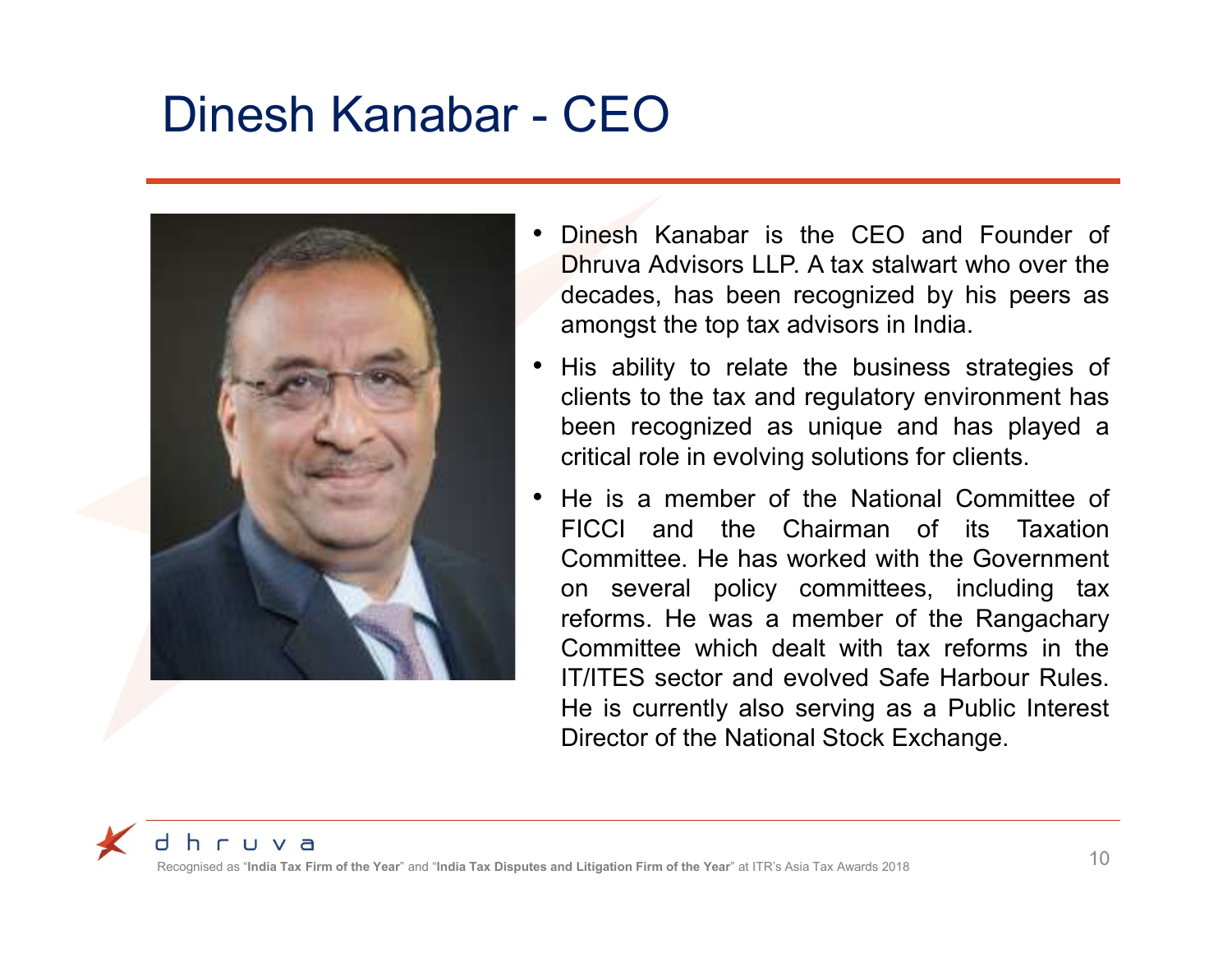## Key Partners



Amit Bhagat amit.bhagat@dhruvaadvisors.com



Ranjeet Mahtani ranjeet.mahtani@dhruvaadvisors.com



Niraj Bagri niraj.bagri@dhruvaadvisors.com



Ritesh Kanodia ritesh.kanodia@dhruvaadvisors.com

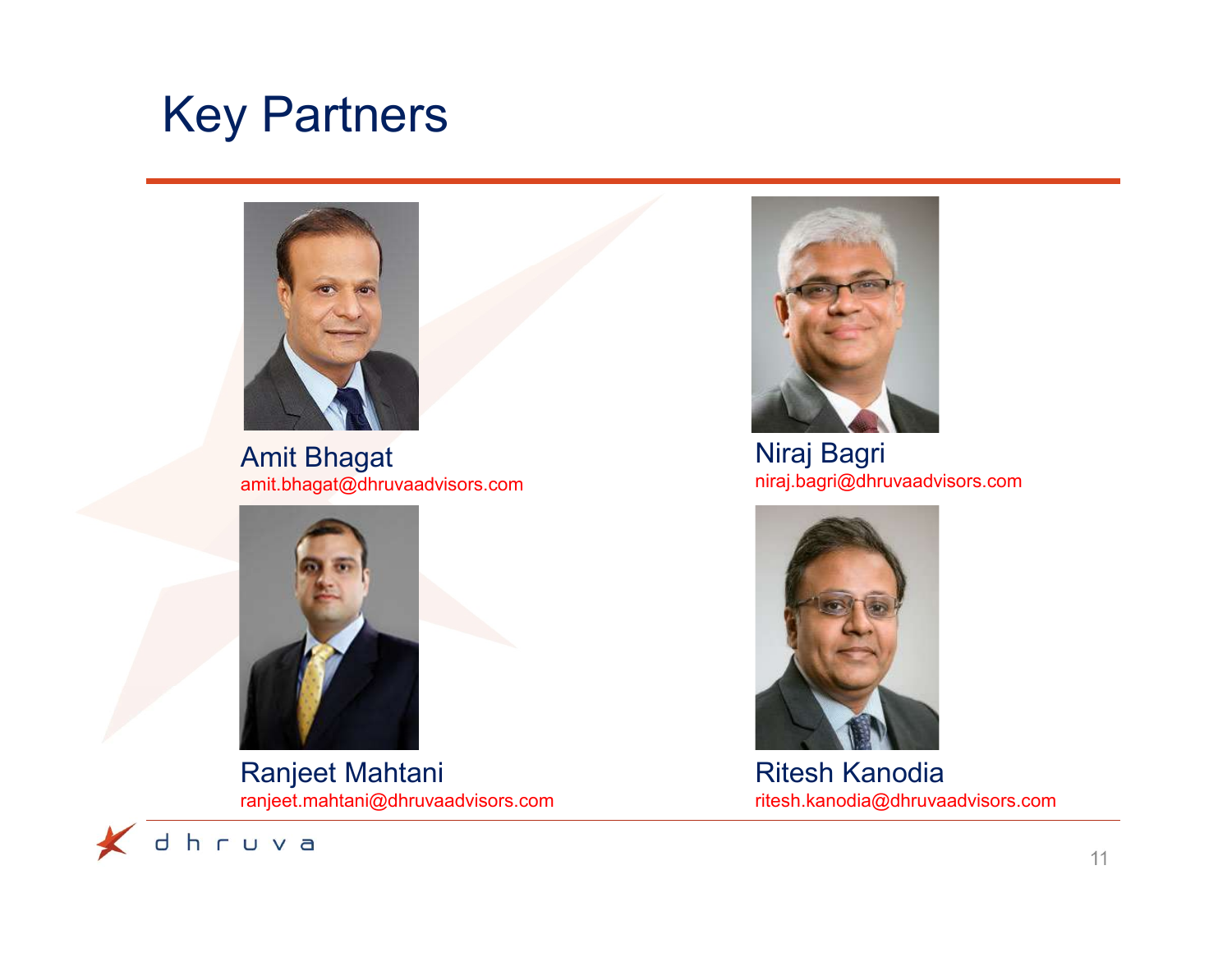## Contact us

| Contact us                                                                                                                                                                                                          |                                                                                                                                                                    |                                                                                                                                                    |                                                                                                                                                     |
|---------------------------------------------------------------------------------------------------------------------------------------------------------------------------------------------------------------------|--------------------------------------------------------------------------------------------------------------------------------------------------------------------|----------------------------------------------------------------------------------------------------------------------------------------------------|-----------------------------------------------------------------------------------------------------------------------------------------------------|
|                                                                                                                                                                                                                     |                                                                                                                                                                    |                                                                                                                                                    |                                                                                                                                                     |
| <b>Mumbai</b>                                                                                                                                                                                                       | <b>Ahmedabad</b>                                                                                                                                                   | <b>Bengaluru</b>                                                                                                                                   | <b>Delhi / NCR</b>                                                                                                                                  |
| 1101, One India Bulls Centre,<br>11th Floor, Tower 2B,<br>841, Senapati Bapat Marg,<br>Elphinstone Road (West),<br>Mumbai 400 013<br>Tel:+91-22-6108 1000 / 1900<br>Fax:+91-22-6108 1001                            | B3, 3rd Floor, Safal Profitaire,<br>Near Auda Garden,<br>Prahladnagar, Corporate<br>Road,<br>Ahmedabad - 380 015<br>Tel: +91-79-6134 3434<br>Fax: +91-79-6134 3477 | Prestige Terraces, 2nd Floor<br>Union Street, Infantry Road,<br>Bengaluru 560 001<br>Tel: +91-80-4660 2500<br>Fax: +91-80-4660 2501                | 101 & 102, 1st Floor, Tower<br>4B, DLF Corporate Park,<br>M G Road, Gurgaon<br>Haryana - 122 002<br>Tel: +91-124-668 7000<br>Fax: +91-124-668 7001  |
| <b>Pune</b>                                                                                                                                                                                                         | <b>Kolkata</b>                                                                                                                                                     | <b>Singapore</b>                                                                                                                                   | <b>Dubai</b>                                                                                                                                        |
| 305, Pride Gateway,<br>Near D-Mart, Baner,<br>Pune - 411 045<br>Tel: +91-20-6730 1000                                                                                                                               | 4th Floor, Unit No 403,<br>Camac Square,<br>24 Camac Street, Kolkata<br>West Bengal - 700016<br>Tel: +91-33-66371000                                               | <b>Dhruva Advisors (Singapore)</b><br>Pte.Ltd.<br>20 Collyer Quay,<br>#11-05, Singapore - 049319<br>Tel: +65 9105 3645                             | <b>WTS Dhruva Consultants</b><br>U-Bora Tower 2, 11th Floor,<br>Office 1101, Business Bay<br>P.O. Box 127165<br>Dubai, UAE<br>Tel: +971 56 900 5849 |
|                                                                                                                                                                                                                     |                                                                                                                                                                    |                                                                                                                                                    |                                                                                                                                                     |
| <b>Bahrain</b><br><b>WTS Dhruva Consultants</b><br>Bahrain Financial Harbour,<br>East Tower - Floor 23, Office<br>2301, Building 1398, Road<br>4626, Block 346. Manama,<br>Kingdom of Bahrain<br>Tel: 973 1663 1921 | <b>New York</b><br>Dhruva Advisors USA, Inc.<br>340 Madison Avenue,<br>19th Floor, New York,<br>New York 10173 USA<br>Tel: +1-212-220-9494                         | <b>Silicon Valley, USA</b><br>Dhruva Advisors USA, Inc.<br>5201 Great America Parkway,<br>Santa Clara,<br>California 95054<br>Tel: +1 408 930 5063 |                                                                                                                                                     |